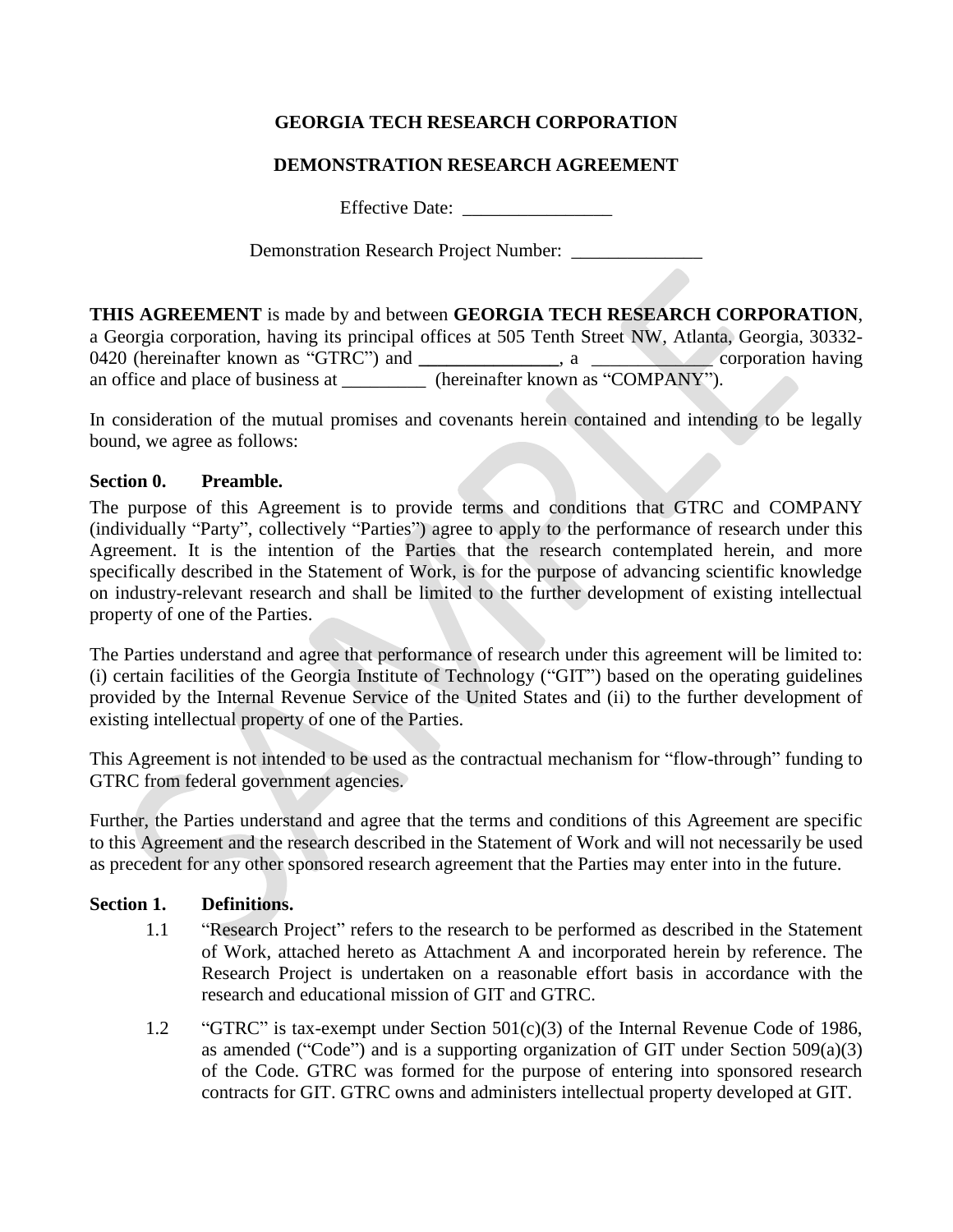- 1.3 "Staff Members of GTRC" means employees, independent contractors, subcontractors, consultants, student assistants, and students of GIT, a unit of the University System of Georgia.
- 1.4 "Staff Members of COMPANY" means employees, independent contractors, subcontractors, and consultants of COMPANY.
- 1.5 "Background Intellectual Property" means all GTRC, COMPANY, and third party intellectual property, including but not limited to inventions, patents, trademarks, copyrights, computer software, and tangible analysis techniques created and/or first reduced to practice prior to or outside the scope of this Agreement.
- 1.6 "Project Background Intellectual Property" means the Background Intellectual Property which is the subject of the Research Project and United States Patent Number \_\_\_\_\_\_\_\_\_ and owned by COMPANY or previously licensed by COMPANY from GTRC.
- 1.7 "Project Foreground Intellectual Property" means individually and collectively all Intellectual Property which is made, created, or conceived by one or both Parties in the course of performance of work under this Agreement which is an Improvement to or relies solely upon Project Background Intellectual Property.
- 1.8 "Improvement" means Project Foreground Intellectual Property, whether patentable or not, which if practiced would constitute an infringement of any letters patent claiming Project Background Intellectual Property.
- 1.9 "Field of Use" means
- 1.10 "Proprietary Information" means any data or information having commercial value which may include but not be limited to data, databases, product plans, strategies, forecasts, research procedures, marketing techniques and materials, customer names and other information related to customers, price-lists, pricing policies, and financial information which the Parties consider sensitive and which is not generally known to the public.

### **Section 2. Term.**

2.1 GTRC shall undertake the Research Project during the term of this Agreement which shall commence upon  $($ "Effective Date") and shall continue for a period of months unless sooner terminated or extended in accordance with the terms of this Agreement.

### **Section 3. Compensation and Expenses; Contract Cost Limitation.**

- 3.1 COMPANY agrees to reimburse GTRC for the actual direct and indirect costs incurred by GTRC in the performance of the Research Project, which shall not exceed U.S. Dollars (\$  $\hspace{1cm}$  ) ("Research Project Cost") Limitation") without first obtaining the approval of COMPANY. GTRC reserves the right to modify its direct and indirect rates effective July 1, each year.
- 3.2 COMPANY agrees to make an advance payment of twenty-five percent (25%) of the Research Project Cost Limitation to GTRC upon execution of this Agreement. The advance payment will be applied against the final invoices. Any outstanding balance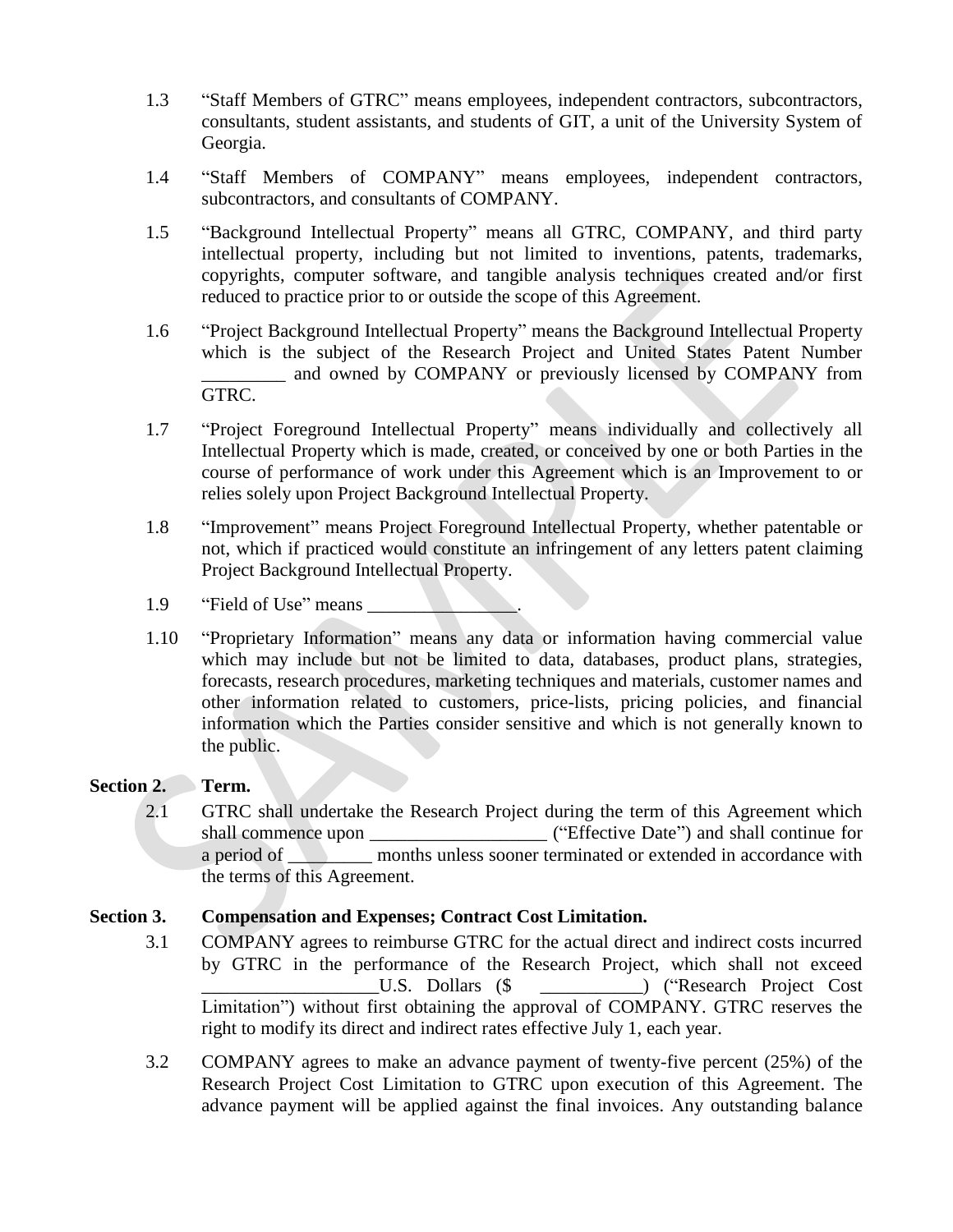will be refunded to COMPANY at completion of the Research Project. GTRC will render its invoices monthly to the address shown below, covering the previous month's actual cost chargeable to COMPANY. COMPANY agrees to pay each invoice within thirty (30) days of the invoice date. Any invoice not paid within thirty days of the due date will be considered delinquent and subject to a one and one-half percent (1.5%) per month fee for each month or fraction thereof, until the payment is received.

|     | <b>Attention:</b>                 |  |  |  |
|-----|-----------------------------------|--|--|--|
|     | <b>Title:</b>                     |  |  |  |
|     | <b>Phone Number:</b>              |  |  |  |
|     | <b>Fax Number:</b>                |  |  |  |
|     | <b>Billing Reference Number:</b>  |  |  |  |
|     |                                   |  |  |  |
| 3.3 | Payments are to be made to:       |  |  |  |
|     | Georgia Tech Research Corporation |  |  |  |

Georgia Tech Research P.O. Box 100117 Atlanta, GA 30384

*For electronic payments:* Georgia Tech Research Corporation c/o Bank of America 600 Peachtree Street NE Atlanta, GA 30308 Account No. 0100825661 ABA No. 061000052

3.4 GTRC may choose to discontinue the Research Project if COMPANY fails to pay any GTRC invoice within the time specified. GTRC shall not be obligated to incur costs in excess of the Research Project Cost Limitation set forth in Section 3.1.

# **Section 4. Reports.**

4.1 GTRC agrees to render to COMPANY a final report summarizing the results.

# **Section 5. Publicity.**

5.1 Each Party agrees not to authorize or commission the publication of any promotional materials containing any reference to the other Party without the prior written approval of the other Party provided, however, that GTRC and GIT may include COMPANY's name and Research Project title in listings of research sponsors. The provisions of this Section shall survive termination of this Agreement.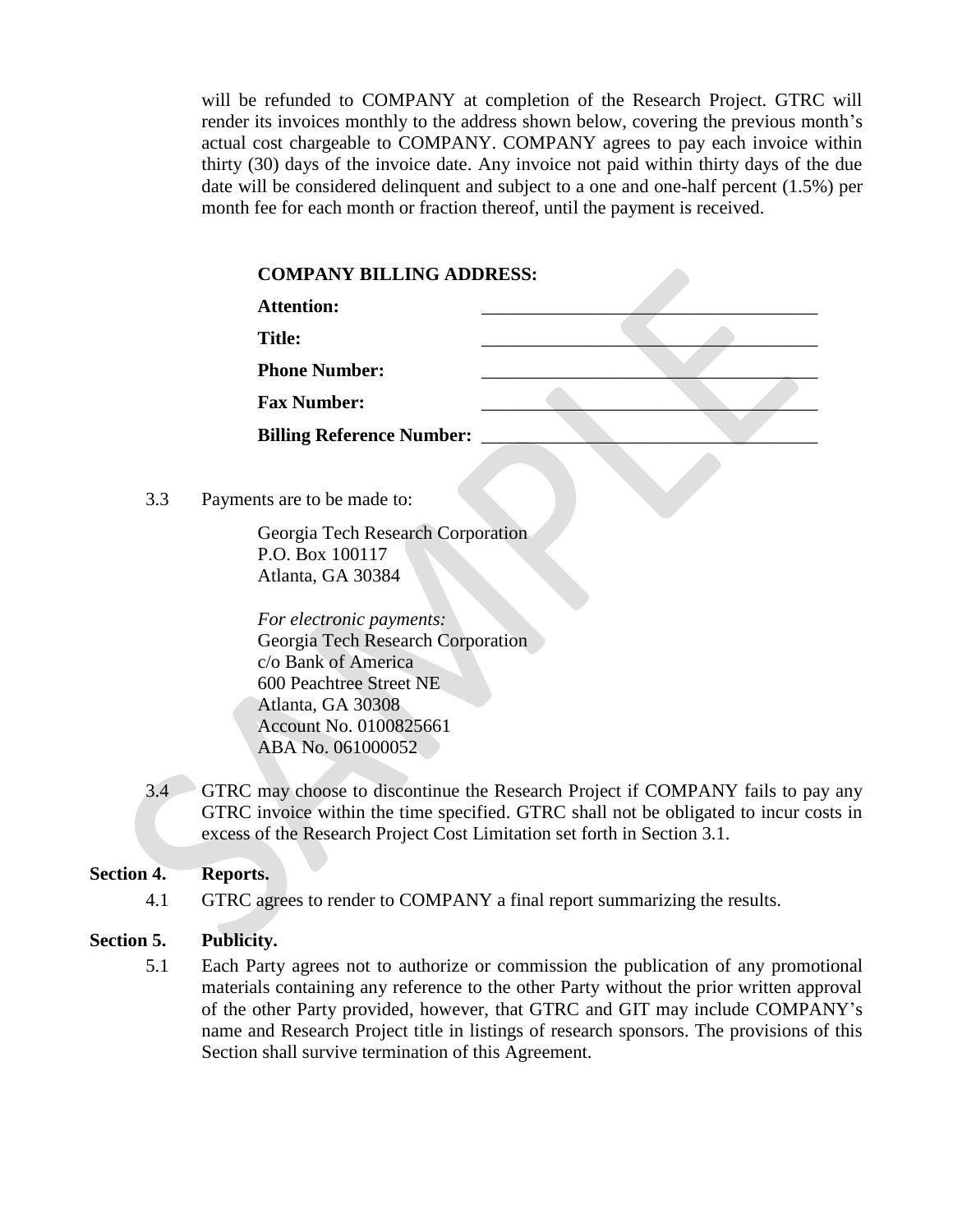### **Section 6. Intellectual Property.**

- 6.1 Intellectual Property Rights.
	- a. Background Intellectual Property Rights. All Background Intellectual Property is the separate intellectual property of COMPANY or GTRC, respectively, and is not affected by this Agreement. This Agreement shall not be construed as implying that either Party hereto shall have the right to use Background Intellectual Property of the other in connection with this Agreement, except as otherwise provided.
	- b. Project Foreground Intellectual Property Rights. All right, title, and interest to all Project Foreground Intellectual Property which is an Improvement to or relies solely upon Project Background Intellectual Property owned or exclusively controlled by COMPANY shall be:
		- (i) owned by GTRC if solely developed by GTRC Staff Members; or
		- (ii) owned by COMPANY if solely developed by COMPANY Staff Members; or
		- (iii) owned jointly by GTRC and COMPANY if jointly developed by COMPANY Staff Members and GTRC Staff Members.

All right, title, and interest to all Project Foreground Intellectual Property which is an Improvement to or relies solely upon Project Background Intellectual Property licensed to COMPANY from GTRC shall be owned by GTRC.

Ownership of intellectual property conceived, developed, and/or reduced to practice during the performance of the Research Project that does not constitute Project Foreground Intellectual Property shall be determined in accordance with United States patent law ("Other Project Intellectual Property") and is not subject to the terms and conditions herein.

- c. Upon GTRC's receipt of a written invention disclosure from GTRC Staff Members describing Project Foreground Intellectual Property developed under this Agreement, GTRC shall notify COMPANY in writing and provide all available, pertinent information for evaluation by COMPANY.
- 6.2 Licensing Rights of Intellectual Property.
	- a. Subject to third party rights, GTRC shall grant COMPANY, via a separate confirmatory license, an exclusive, royalty-free, fully-paid license in the Field of Use to Project Foreground Intellectual Property that is an Improvement to or solely relies upon Project Background Intellectual Property owned or exclusively controlled by COMPANY, *provided that* COMPANY has met all its obligations herein, including but not limited to the payment of all monies owed to GTRC. The confirmatory license shall be substantially in the form of the license attached hereto as Attachment B.
	- b. Subject to third party rights, Project Foreground Intellectual Property that is an Improvement to or solely relies upon Project Background Intellectual Property licensed to COMPANY from GTRC shall be included in the existing license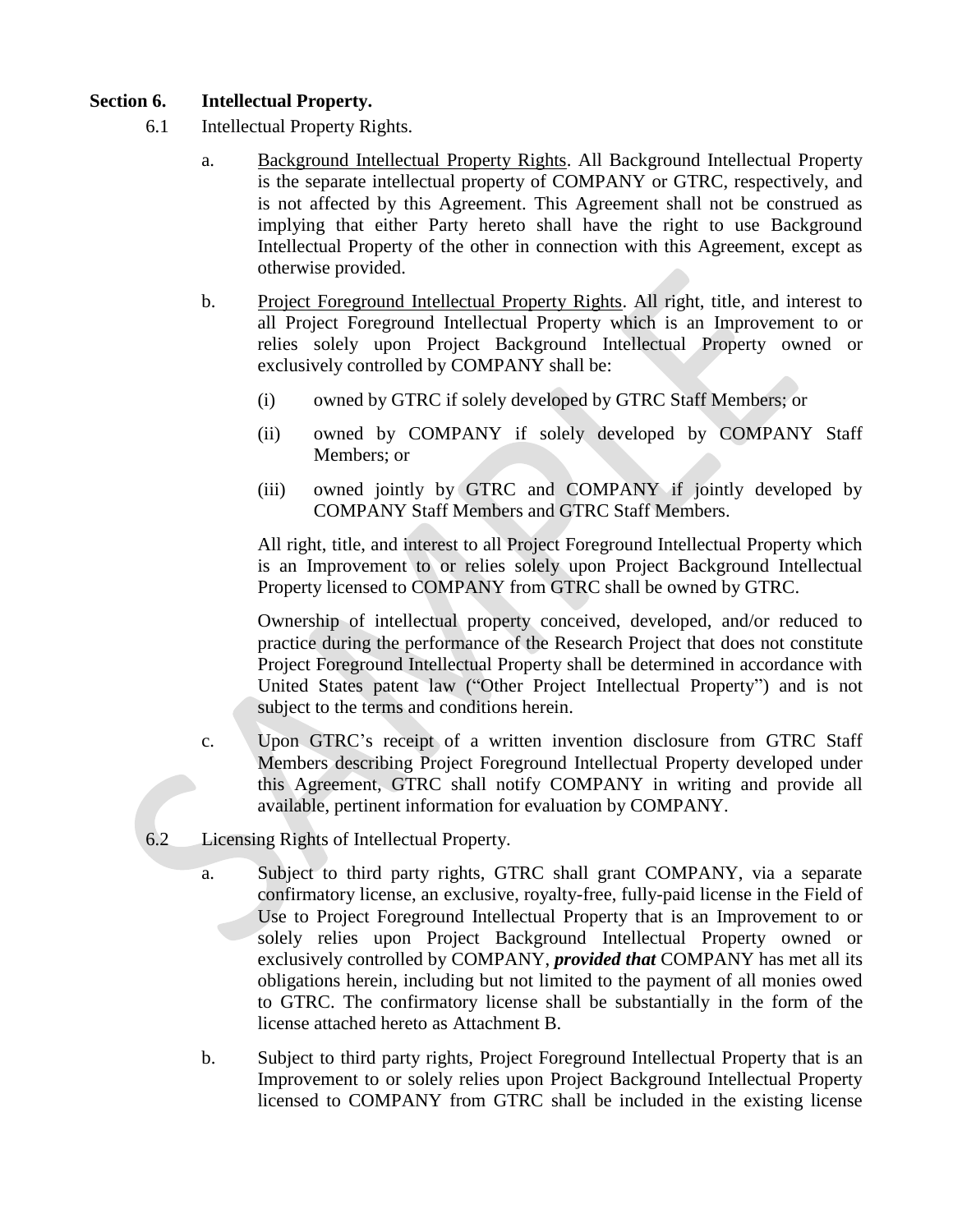agreement between the Parties by amendment without additional financial consideration, *provided that* (i) COMPANY has met all its obligations herein, including but not limited to the payment of all monies owed to GTRC, and (ii) COMPANY directly incurs and pays or COMPANY reimburses GTRC for all costs and out-of-pocket expenses related to the preparation, filing, prosecution, and maintenance of any statutory intellectual property protection claiming such Project Foreground Intellectual Property.

c. Notwithstanding anything to the contrary contained herein, COMPANY hereby grants to GTRC and GTRC hereby reserves for itself and GIT an irrevocable, fully paid-up, worldwide, non-exclusive license in and to Project Foreground Intellectual Property for educational and research and development purposes, whether alone or with a third party.

# **Section 7. Proprietary Information and Confidentiality.**

- 7.1 In the course of performing under this Agreement, COMPANY may disclose to GTRC COMPANY Proprietary Information, and GTRC may disclose to COMPANY GTRC Proprietary Information for the purpose of performing the Research Project (the "Purpose").
- 7.2 GTRC agrees to hold in confidence and not disclose any and all COMPANY Proprietary Information received from COMPANY hereunder. COMPANY agrees to hold in confidence and not disclose any and all GTRC Proprietary Information received from GTRC hereunder. The confidentiality obligations of each Party receiving Proprietary Information shall extend for three (3) years from the Effective Date. Unless otherwise permitted by this Agreement, each Party shall use the Proprietary Information only for and to the extent required to accomplish the Purpose under this Agreement. The Parties shall only disclose the Proprietary Information to those Staff Members that have a legitimate business need for such information and only for and to the extent required to accomplish the Purpose of this Agreement or to exercise the rights granted under this Agreement. Notwithstanding the foregoing, GTRC may disclose Proprietary Information to GIT provided that GIT is obligated to GTRC under terms at least as restrictive as those contained in this Agreement not to disclose Proprietary Information to any other third party. Either Party may disclose the other Party's Proprietary Information to its affiliates, contractors, and consultants that are under a written obligation of confidentiality no less restrictive than contained herein to the extent necessary to accomplish the Purpose of this Agreement.
- 7.3. Written information exchanged hereunder shall be clearly marked with an appropriate stamp or legend "Proprietary Information". Markings such as "In Confidence", "Proprietary", "GTRC Use Only", or "COMPANY Use Only" shall be sufficient. Nonwritten information exchanged hereunder shall only be considered Proprietary Information if, at the time of such disclosure, the Proprietary Information being disclosed is identified as proprietary and the disclosing Party provides the receiving Party with a writing which clearly identifies the nature and content of the disclosed information within thirty (30) days after such disclosure.
- 7.4 Neither Party shall be liable to the other Party for the disclosure of Proprietary Information that: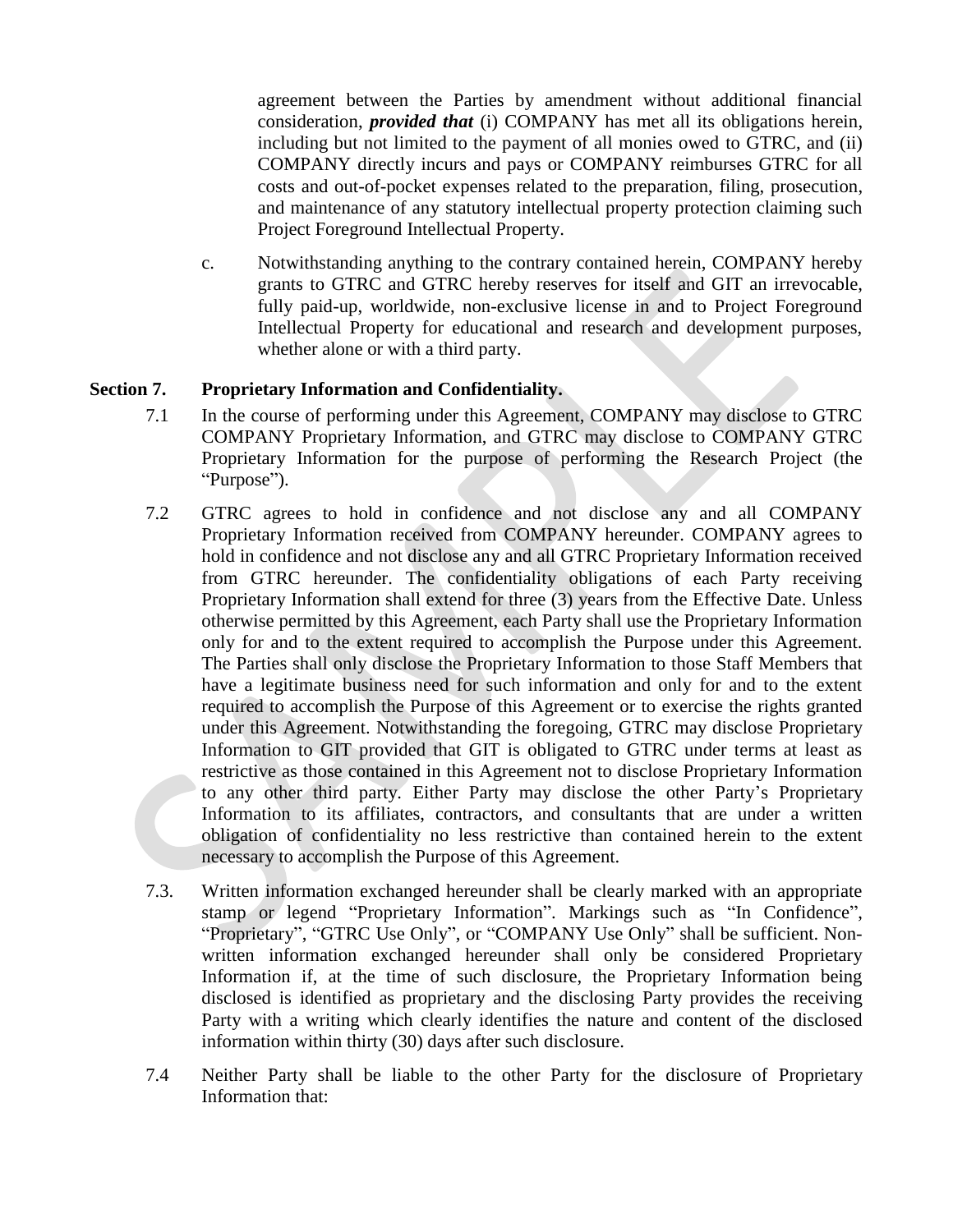- a. is published or otherwise in the public domain through no fault of the receiving Party; or
- b. can be demonstrated by the receiving Party to have been in its possession prior to receipt under this agreement; or
- c. is obtained by the receiving Party without restriction from a third party; or
- d. is independently developed by the receiving Party by individuals who have not had either direct or indirect access to such information; or
- e. is disclosed by the receiving Party to a third party with the written approval of the disclosing Party without any restriction.
- 7.5 The receiving Party shall, at the disclosing Party's written request or upon expiration or upon termination of this Agreement, promptly return or destroy all materials and/or samples furnished under this Agreement, including all copies thereof. The receiving Party shall have the right to retain one (1) copy of such written information in its files for record purposes only.
- 7.6 In furnishing any information hereunder, the disclosing Party makes no warranty, guarantee, or representation, either expressed or implied, as to its adequacy, accuracy, sufficiency, or freedom from defects or that the use or reproduction of any information shall be free from any patent, trade secret, trademark, or copyright infringement. The disclosing Party shall not be liable for damages of whatever kind or for any costs, expenses, risks, or liabilities as a result of the other Party's receipt or use of, or reliance on, any such information furnished hereunder.

# **Section 8. Publication.**

- 8.1 GTRC and GIT may catalog and place reports of the Research Project in the GIT Library as to ensure that such results are available to the interested public, and they may issue publications based on the Research Project and use any results non-proprietary to COMPANY in their research and educational programs. GTRC will give COMPANY an opportunity for thirty (30) days prior to any proposed presentation or submission of any publication to review such publication or presentation and, if necessary, request GTRC to delete any reference to COMPANY's Proprietary Information included in the publication. Furthermore, COMPANY shall have the right to request a delay in publication for up to thirty (30) additional days, if necessary, to allow for filing of patents if such publication contains patentable subject matter. The right of review COMPANY has under this Section shall terminate twelve (12) months from completion of the Research Project. In no event shall any of COMPANY's Proprietary Information be included in any publication without written authorization from COMPANY.
- 8.2 COMPANY recognizes that the results of the Research Project must be publishable and agrees that Staff Members engaged in the Research Project shall be permitted to present at symposia, national or regional professional meetings, and to publish in journals, theses, or dissertations, or otherwise of their own choosing, results of the Research Project, provided, however, that COMPANY shall have been furnished copies of any proposed publication or presentation at least thirty (30) days in advance of the proposed submission of such publication or presentation to a journal, editor, or other third party.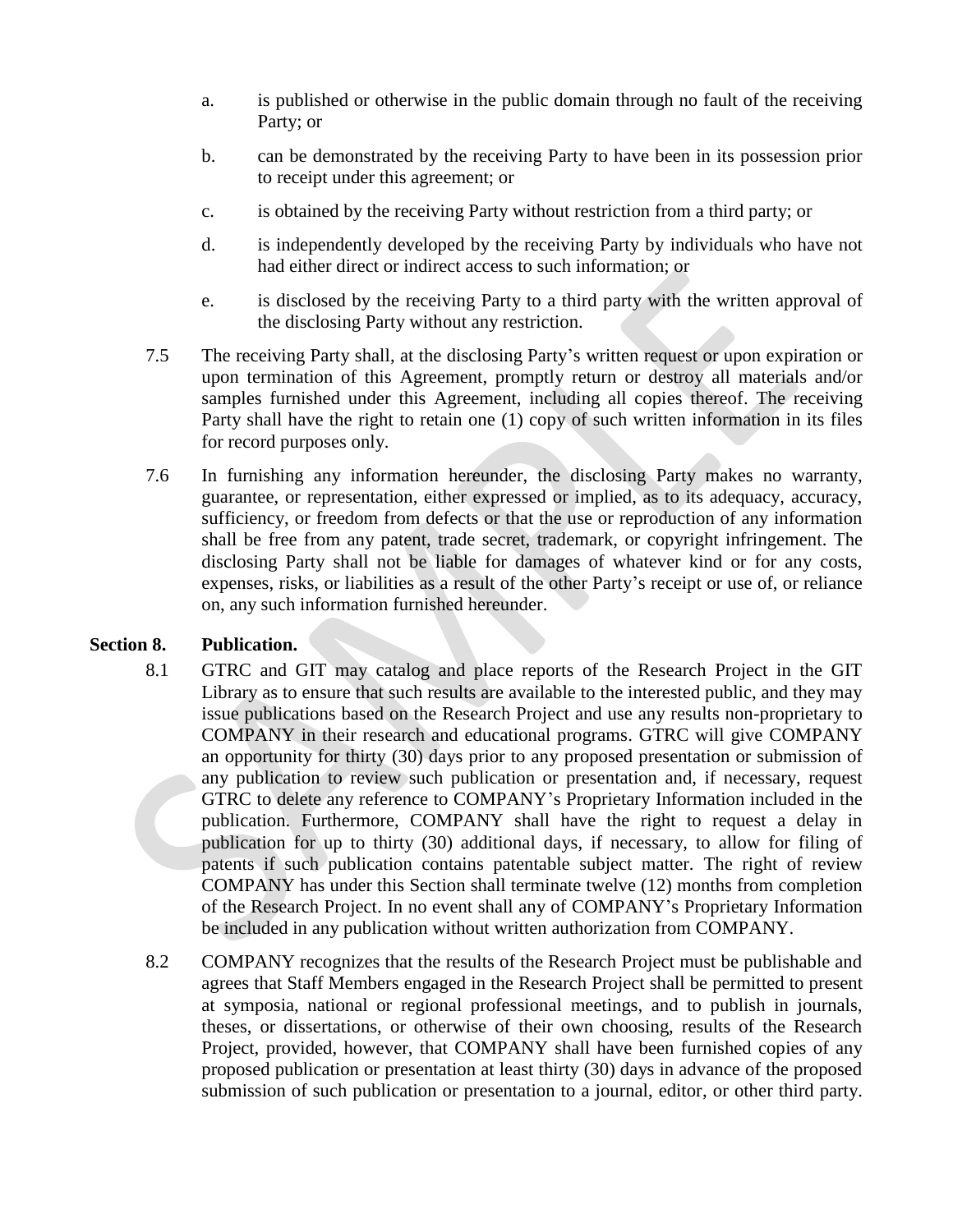In no event shall any such submission disclose COMPANY's proprietary information. In the event COMPANY identifies patentable subject matter that needs protection and notifies GTRC, GTRC agrees to cooperate to allow the appropriate Party to file patent applications on any patentable subject matter contained in the proposed submission.

### **Section 9. Indemnity.**

9.1 COMPANY agrees to and does hereby indemnify, hold harmless, and save from liability GTRC, Staff Members, and the Board of Regents of the University System of Georgia, including their officers and employees, from and against any and all claims, demands and actions arising out of or relating to COMPANY's commercial use of intellectual property licensed to COMPANY under this Agreement. The obligations of this Section shall survive any expiration or termination of this Agreement.

### **Section 10. Disclaimer.**

10.1 GTRC AND GIT DISCLAIM ANY AND ALL WARRANTIES BOTH EXPRESS AND IMPLIED WITH RESPECT TO THE RESEARCH TO BE PERFORMED HEREUNDER AND ANY DELIVERABLES (INCLUDING COPYRIGHTABLE DELIVERABLES) RESULTING THEREFROM, INCLUDING THEIR CONDITION, CONFORMITY TO ANY REPRESENTATION OR DESCRIPTION, THE EXISTENCE OF ANY LATENT OR PATENT DEFECTS THEREIN, THEIR MERCHANTABILITY OR FITNESS FOR A PARTICULAR USE OR PURPOSE, VALIDITY OF ANY INTELLECTUAL PROPERTY RIGHTS OR CLAIMS, OR NON-INFRINGEMENT OF ANY THIRD PARTY INTELLECTUAL PROPERTY RIGHTS.

# **Section 11. Limitation of Liability.**

11.1 The cumulative liability of GTRC to COMPANY for all claims, demands, or actions arising out of or relating to this Agreement, the Research Project to be performed hereunder, and any deliverables (including Copyrightable Deliverables) resulting therefrom shall not exceed the total amount paid to GTRC hereunder during the twelve (12) months immediately preceding such claim, demand, or action. Without limiting the foregoing, in no event shall GTRC be liable for any business expense; machine down time; loss of profits; any incidental, special, exemplary, or consequential damages; or any claims or demands brought against COMPANY or COMPANY's customers, even if GTRC has been advised of the possibility of such claims or demands. The foregoing limitations of liability, damages, and claims are intended to survive termination of this Agreement and apply without regard to any other provisions of this Agreement that have been breached or proven ineffective.

# **Section 12. Termination.**

- 12.1 COMPANY may terminate this Agreement for any reason upon thirty (30) days' written notice to GTRC.
- 12.2 GTRC may terminate this Agreement upon thirty (30) days' prior written notice in the event (i) that GTRC determines that continued performance under this Agreement jeopardizes its tax-exempt status or issuance of tax-exempt bonds under the Internal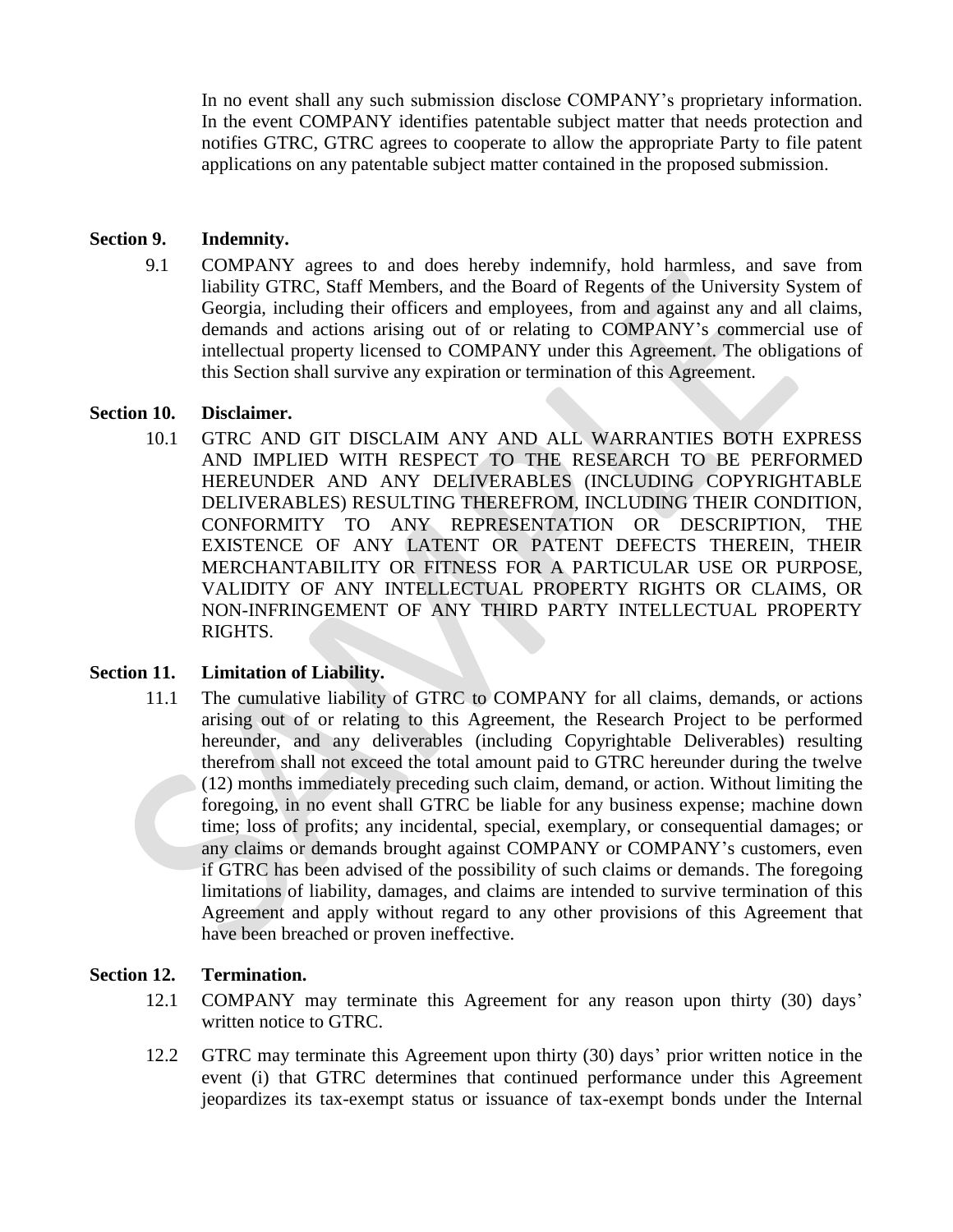Revenue Code and associated Regulations or (ii) a material breach by COMPANY of any term or provision hereof, provided such breach remains uncured at the end of said thirty (30) day period. Such notice of a breach shall include a reasonable description of the facts surrounding the alleged breach and a proposed course of action to cure said breach.

12.3 COMPANY shall pay GTRC any costs which have accrued or been encumbered up to the actual date of termination under this Section and shall not be relieved of the obligation to pay such costs because of termination under this Section.

### **Section 13. Export Control.**

- 13.1 GTRC is subject to United States laws and regulations controlling the export of goods, software, and technology, including technical data, laboratory prototypes, and other commodities, including "deemed exports", and shall comply with all applicable laws and regulations, including the Arms Export Control Act, the International Traffic in Arms Regulations ("ITAR"), the Export Administration Regulations ("EAR"), and the laws and regulations implemented by the Office of Foreign Assets Control, U.S. Department of the Treasury ("OFAC"). Deemed export means any release of technology to a foreign national within the United States. Technology is released for export when it is (i) made available to foreign nationals for visual inspection, (ii) exchanged orally, or (iii) made available by practice or application under the guidance of persons with knowledge of the technology. Diversion contrary to U.S. law is prohibited. The transfer of certain technical data, services, and commodities may require a license from the cognizant agency of the United States Government and/or written assurances by COMPANY that it will not re-export or retransfer the data or commodities to certain foreign countries without prior approval of the cognizant U.S. government agency. While GTRC agrees to reasonably cooperate in securing any license that the cognizant agency deems necessary in connection with this Agreement, GTRC cannot guarantee that such licenses will be granted. Notwithstanding anything to the contrary, if such required export license cannot be responsibly obtained from the concerned government agency, GTRC shall be exempted, without further action or liability, from all its obligations herein to convey any rights in or to intellectual property or otherwise deliver such intellectual property, including but not limited to technical data.
- 13.2 COMPANY agrees to obtain permission from the U.S. government for the retransfer or re-export of any goods, software, and technology that requires such authorization, including to any affiliate or subsidiary of COMPANY. COMPANY will not allow any U.S. origin goods, software, or technology to be used for any purposes prohibited by United States law, including without limitation support for terrorism or for the development, design, manufacture, or production of nuclear, chemical, or biological weapons of mass destruction.
- 13.3 The Parties understand and agree that compliance with all applicable laws and regulations, including the Arms Export Control Act, ITAR, EAR, and the laws and regulations implemented by OFAC which adversely affect a Research Project and/or any deliverables hereunder or grant of intellectual property rights hereunder, shall not constitute a breach of this Agreement.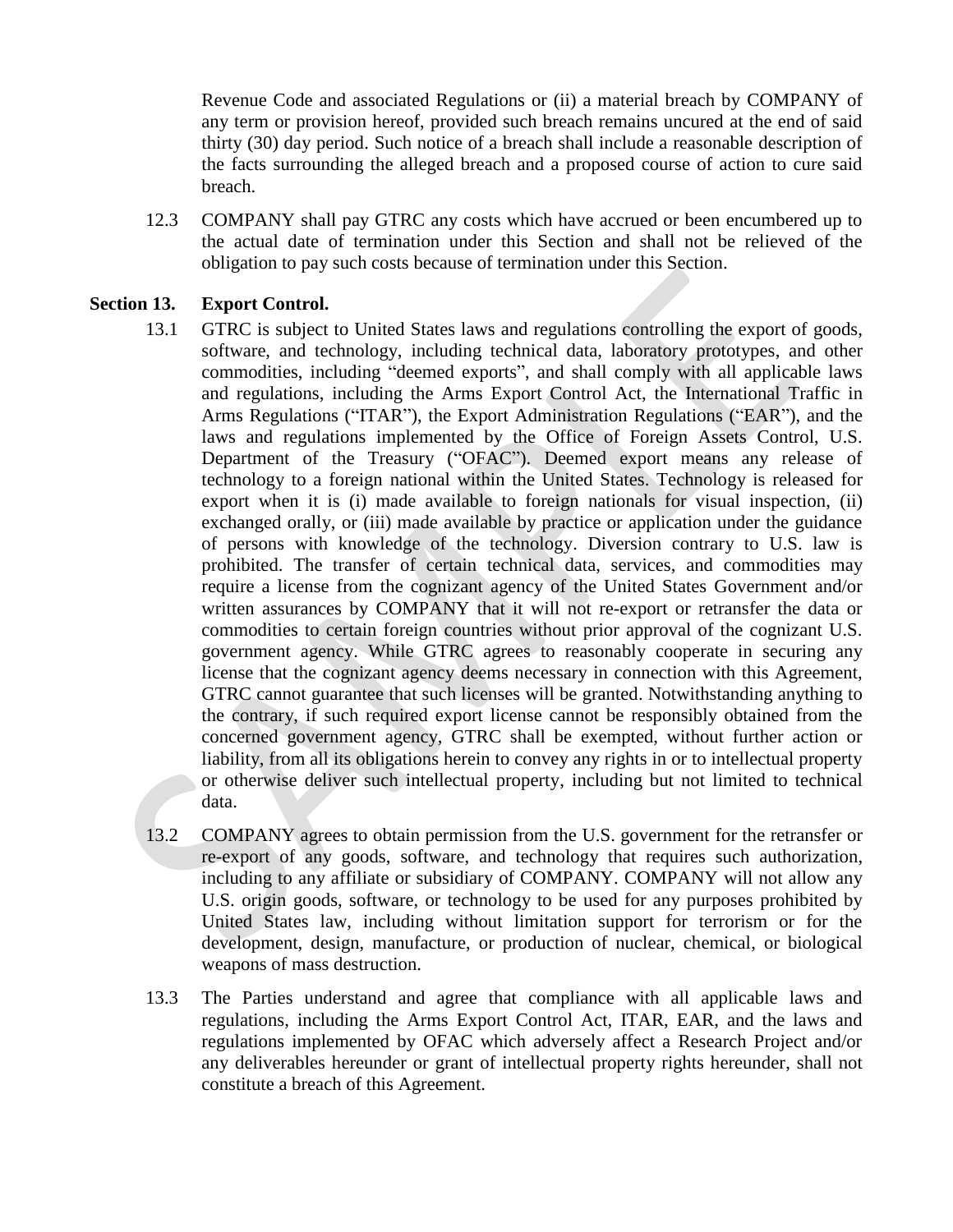13.4 The provisions of this Section shall survive termination or expiration of this Agreement.

### **Section 14. Equipment.**

14.1 COMPANY understands and agrees that GTRC shall hold title in any equipment and materials not expressly made part of a deliverable that GTRC purchases, acquires, or fabricates with funds provided by COMPANY as authorized under this Agreement.

### **Section 15. Miscellaneous.**

15.1 All notices and other communication given under this Agreement will be effective upon five (5) days after deposit in the United States mail, postage prepaid, and addressed to the Parties at their respective addresses set forth below unless by such notice a different person or address has been designated.

**To GTRC for administrative matters: To COMPANY for administrative matters:**

Office of Industry Engagement Georgia Tech Research Corporation **Executes Corporation** 505 Tenth Street NW Atlanta, GA 30332-0420 Title: Associate Telephone: 404-Fax: 404-894-6992

Georgia Institute of Technology Atlanta, GA 30332-Title: Project Director Telephone: 404-894-



### **To GTRC for technical matters: To COMPANY for technical matters:**



- 15.2 GTRC and COMPANY are and will remain independent contractors and nothing herein shall be construed to create a partnership, agency, or joint venture between the Parties for federal and state law purposes. Each Party shall be responsible for wages, hours, and conditions of employment of its respective personnel during the term of, and under, this Agreement.
- 15.3 All questions concerning the validity, operation, interpretation, and construction of this Agreement will be governed by and determined in accordance with the laws of the State of Georgia.
- 15.4 The Parties irrevocably and exclusively submit to the jurisdiction of the state and federal courts of or for the State of Georgia, including the related appellate courts, in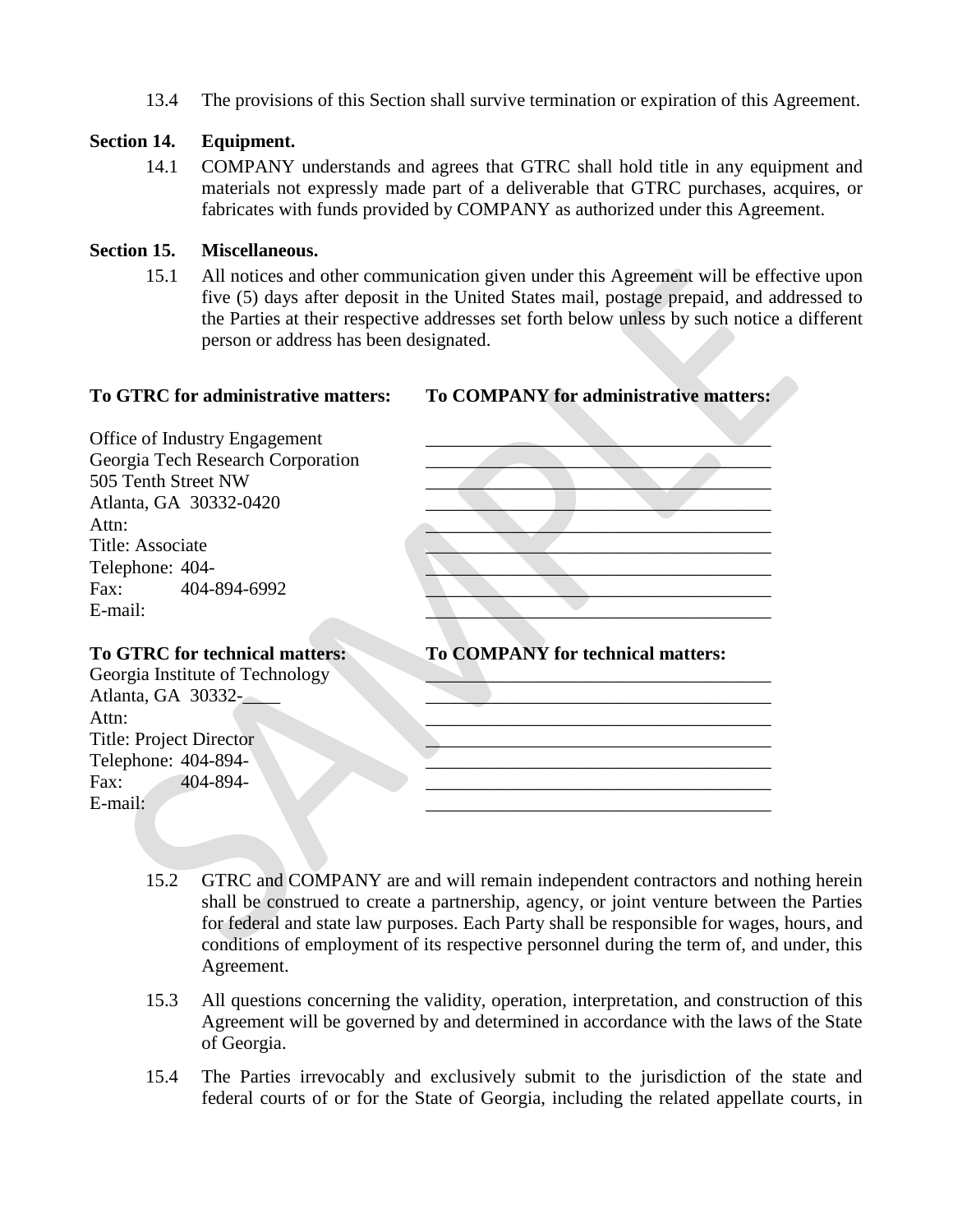any such action or proceeding and waive any rights to a jury trial. Personal jurisdiction over the Parties may be obtained by the mailing (postage prepaid) of a summons or similar legal document to the Party's address for notices under this Agreement.

- 15.5 No waiver by either Party of any breach of any provision of this Agreement shall constitute a waiver of any other breach of that provision or any other provision.
- 15.6 This Agreement sets forth the entire agreement and understanding between GTRC and COMPANY and merges all prior discussions between the Parties pertaining to the subject matter hereof; and neither Party will be bound by any conditions, definitions, warranties, understandings, or representations with respect to the subject matter hereof except as expressly provided herein or in writing. This Agreement may not be modified or altered except by a written document executed by authorized representatives of both Parties. No provision contained in any standard form document issued by COMPANY, including but not limited to any purchase order or confirmation order, will be applicable, even if signed by the Parties, unless the Parties also execute a separate document expressly modifying this Agreement to include such provisions.

IN WITNESS WHEREOF, this Agreement has been duly executed by our duly authorized representatives on the day and year set forth below.

| <b>Georgia Tech Research Corporation</b> | <b>COMPANY</b>                                                                                                                                                                                                                 |
|------------------------------------------|--------------------------------------------------------------------------------------------------------------------------------------------------------------------------------------------------------------------------------|
|                                          | By: and the set of the set of the set of the set of the set of the set of the set of the set of the set of the set of the set of the set of the set of the set of the set of the set of the set of the set of the set of the s |
| Typed Name:                              |                                                                                                                                                                                                                                |
|                                          | Title:                                                                                                                                                                                                                         |
|                                          |                                                                                                                                                                                                                                |
| By:<br>Typed Name:<br>Title:<br>Date:    |                                                                                                                                                                                                                                |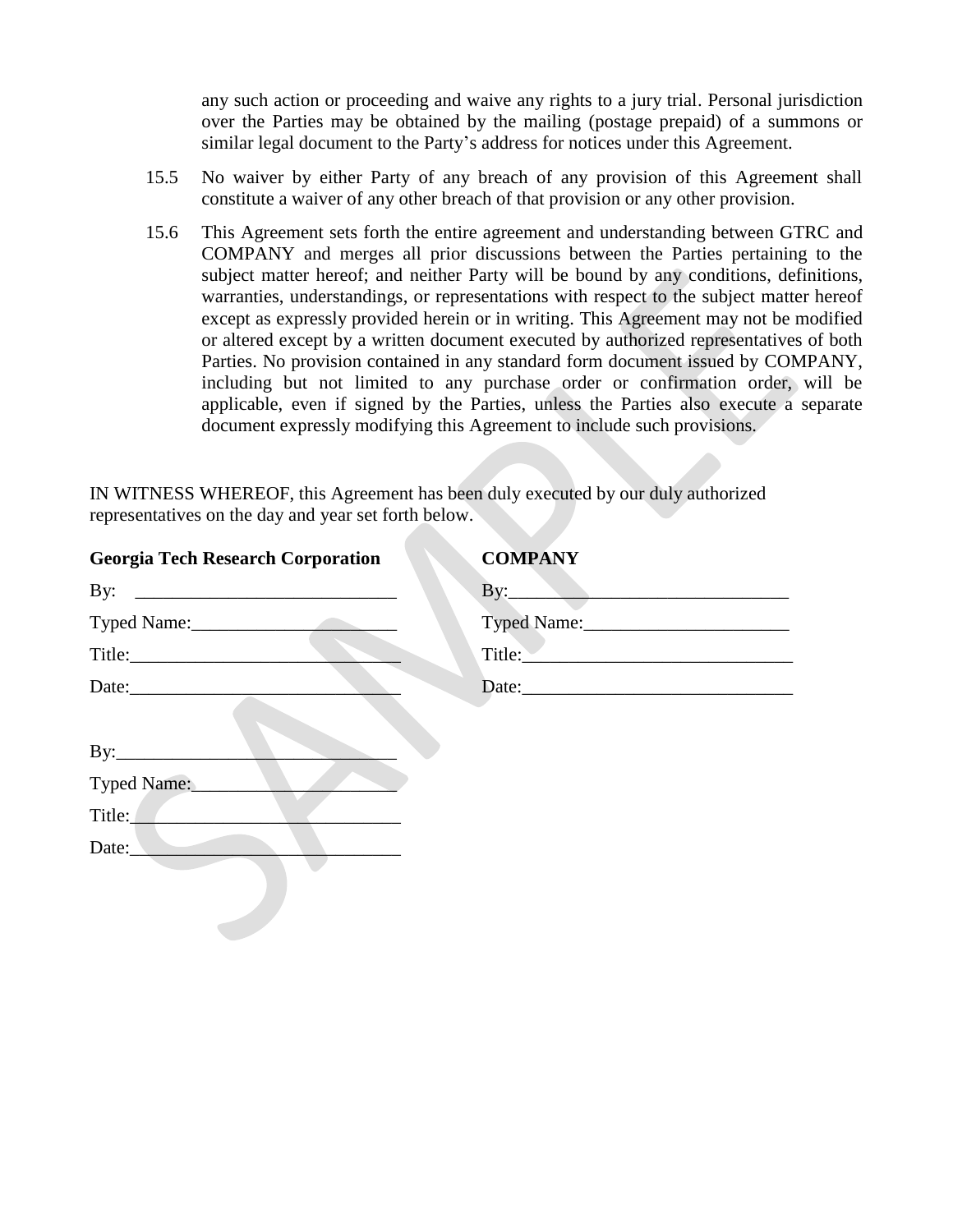# ATTACHMENT A

# **STATEMENT OF WORK**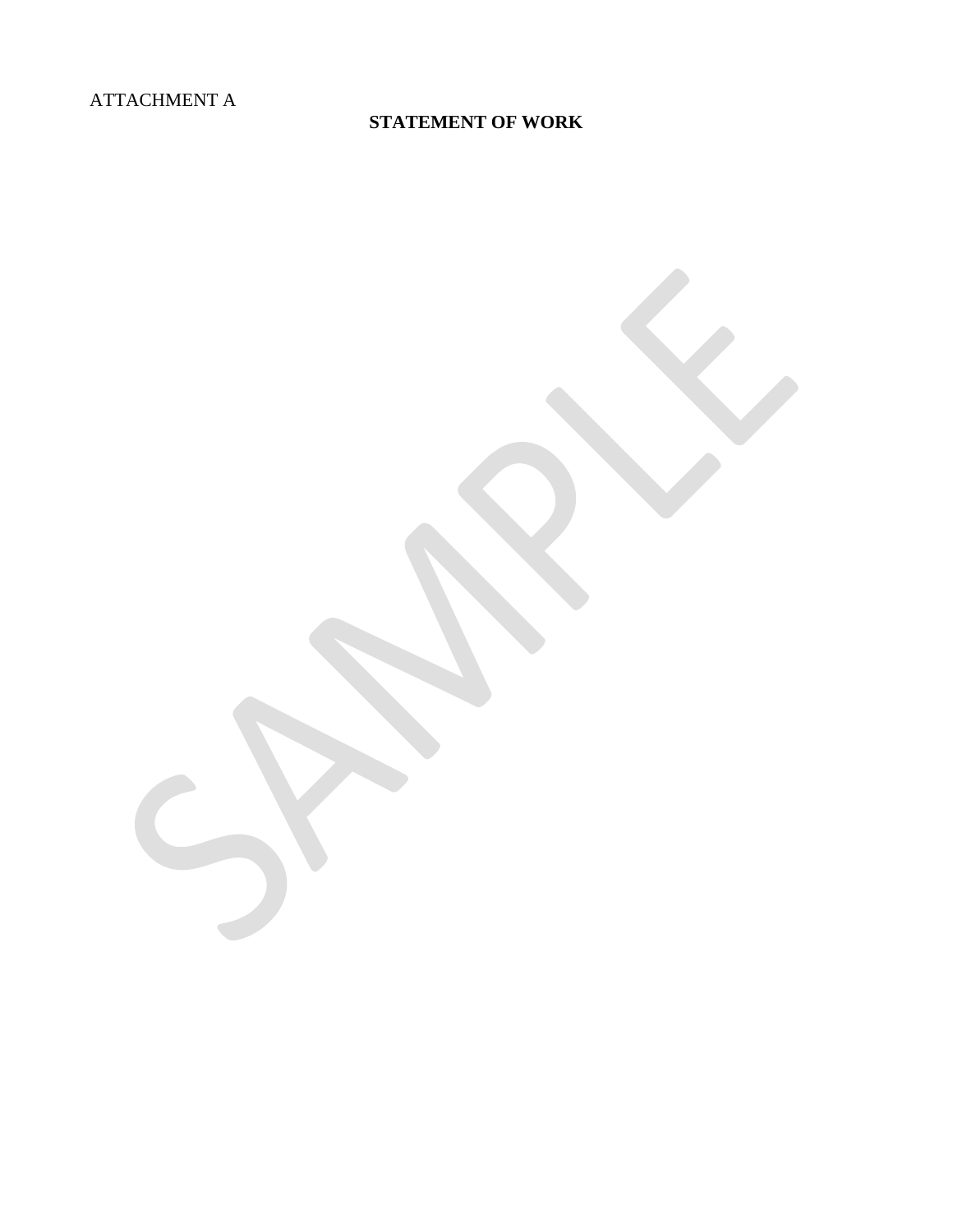### CONFIRMATORY LICENSE Georgia Tech Research Corporation

Title of Project Foreground Intellectual Property:

GT Innovators $(s)$ : GTRC ID:

# WITNESSETH

"\_\_\_\_\_\_\_\_\_\_\_\_\_\_\_\_\_\_\_\_\_\_\_\_\_\_\_\_\_\_\_\_\_\_\_\_\_\_\_\_\_\_\_\_\_\_\_\_\_\_\_\_\_\_"

WHEREAS, GTRC during the performance of research under Demonstration Research Agreement Number \_\_\_\_\_\_\_ between GTRC and \_\_\_\_\_\_\_\_\_\_ ("COMPANY") dated \_\_\_\_\_\_\_, conceived or created Project Foreground Intellectual Property as described in the written description, attached hereto; and

WHEREAS, pursuant to Paragraph 6.2(b) of the Sponsored Research Agreement ("Research Agreement"), COMPANY is entitled to certain rights in and to Project Foreground Intellectual Property, in accordance with the terms and conditions of the Research Agreement and as confirmed herein; and

NOW, THEREFORE, GTRC, in consideration of the foregoing and the promises contained herein and intending to be legally bound does hereby stipulate and confirm the following:

# 1. DEFINED TERMS

1.1 Any capitalized term or word used but not defined herein shall have the same meaning as it is defined in the Research Agreement.

# 2. GRANT OF LICENSE

2.1 With respect to the Project Foreground Intellectual Property to which GTRC has certain rights and interest in, GTRC hereby grants to COMPANY an exclusive, royalty-free, paid-up license, with the right of sublicense, in the Field of Use (as defined in Paragraph 1.10 of the Research Agreement) to \_\_\_\_\_\_\_\_\_\_\_\_\_\_\_\_\_\_\_\_ ("Subject Invention").

2.2 Without limiting the provisions of Section 13 of the Research Agreement and subject to the terms and conditions therein, COMPANY shall not export and/or re-export Subject Invention, or any portion thereof, without fully and completely complying with any and all United States export or munitions control regulations and laws.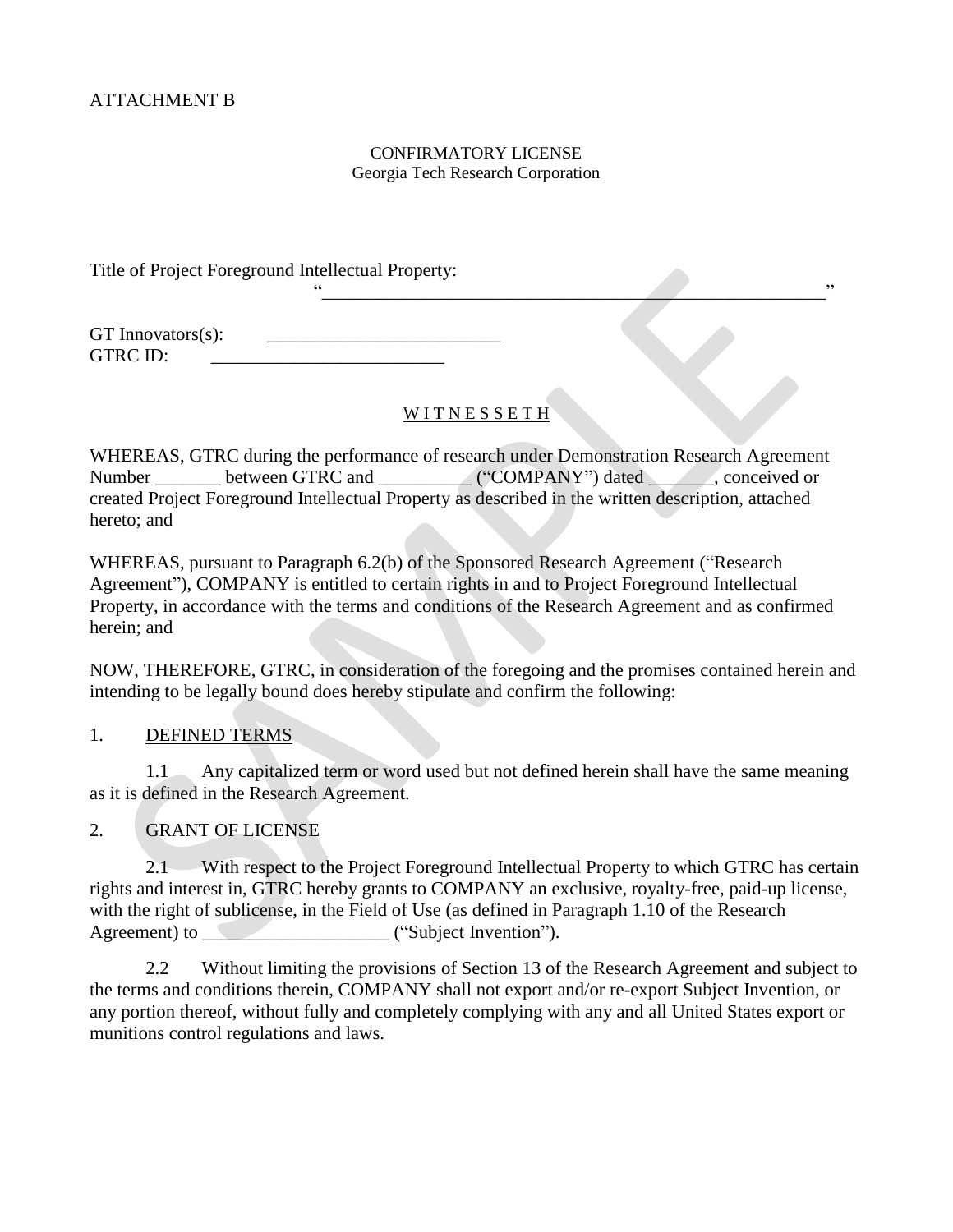2.3 Notwithstanding anything to the contrary contained herein, GTRC hereby reserves for itself and GIT and irrevocable, worldwide, fully-paid non-exclusive license in and to Subject Invention for educational and research and development purposes, whether alone or with a third party.

# 3. CONSIDERATION

3.1 In consideration of the granting herein of the license as described above, COMPANY shall comply with the terms and conditions set forth herein and in the Research Agreement, including but not limited to making all payments due thereunder.

# 4. NOTICE OF INFRINGEMENT

4.1 COMPANY shall notify GTRC of any known infringement or other unauthorized use of the Subject Invention licensed hereunder.

# 5. INDEMNITY

5.1 COMPANY hereby indemnifies and holds harmless GTRC, GIT, and the Board of Regents of the University System of Georgia, and their employees, officers, board members, and agents (hereinafter "Indemnitees") from and against all claims, suits, liabilities, damages, costs, fees, expenses, or losses arising out of or resulting from COMPANY's performance under this Agreement, including but not limited to any third party claims against Indemnitees for patent, copyright, and/or trademark infringement and/or patent interference, and any damages, losses, or liabilities whatsoever with respect to death or injury to any person and damage to any property arising from the possession, use, or operation of products/services produced or sold by COMPANY or their customers in any manner whatsoever.

# 6. DISCLAIMER AND LIMITATION OF LIABILITY

3.1 6.1 GTRC DISCLAIMS ANY AND ALL PROMISES, REPRESENTATIONS, AND WARRANTIES WITH RESPECT TO THE SUBJECT INVENTION, INCLUDING ITS CONDITION, CONFORMITY TO ANY REPRESENTATION OR DESCRIPTION, THE EXISTENCE OF ANY LATENT OR PATENT DEFECTS THEREIN, AND ITS MERCHANTABILITY OR FITNESS FOR A PARTICULAR USE OR PURPOSE, VALIDITY OF ANY INTELLECTUAL PROPERTY RIGHTS OR CLAIMS, OR NONINFRINGEMENT OF ANY THIRD PARTY INTELLECTUAL PROPERTY RIGHTS.

6.2 In no event shall GTRC be liable for any use by COMPANY of the Subject Invention, or any loss, claim, damage, or liability, of whatsoever kind or nature, which may arise from or in connection with COMPANY's performance under this Agreement.

# 7. TERM AND TERMINATION

7.1 This Agreement shall commence upon the acknowledging signature of a duly authorized representative of the Company ("Effective Date") and shall expire upon the last expiring patent claiming the Subject Invention, unless otherwise terminated in accordance with the provisions herein.

7.2 In the event of the breach of a material obligation hereunder by either party, the nonbreaching party shall inform the alleged breaching party of said breach in writing. The alleged